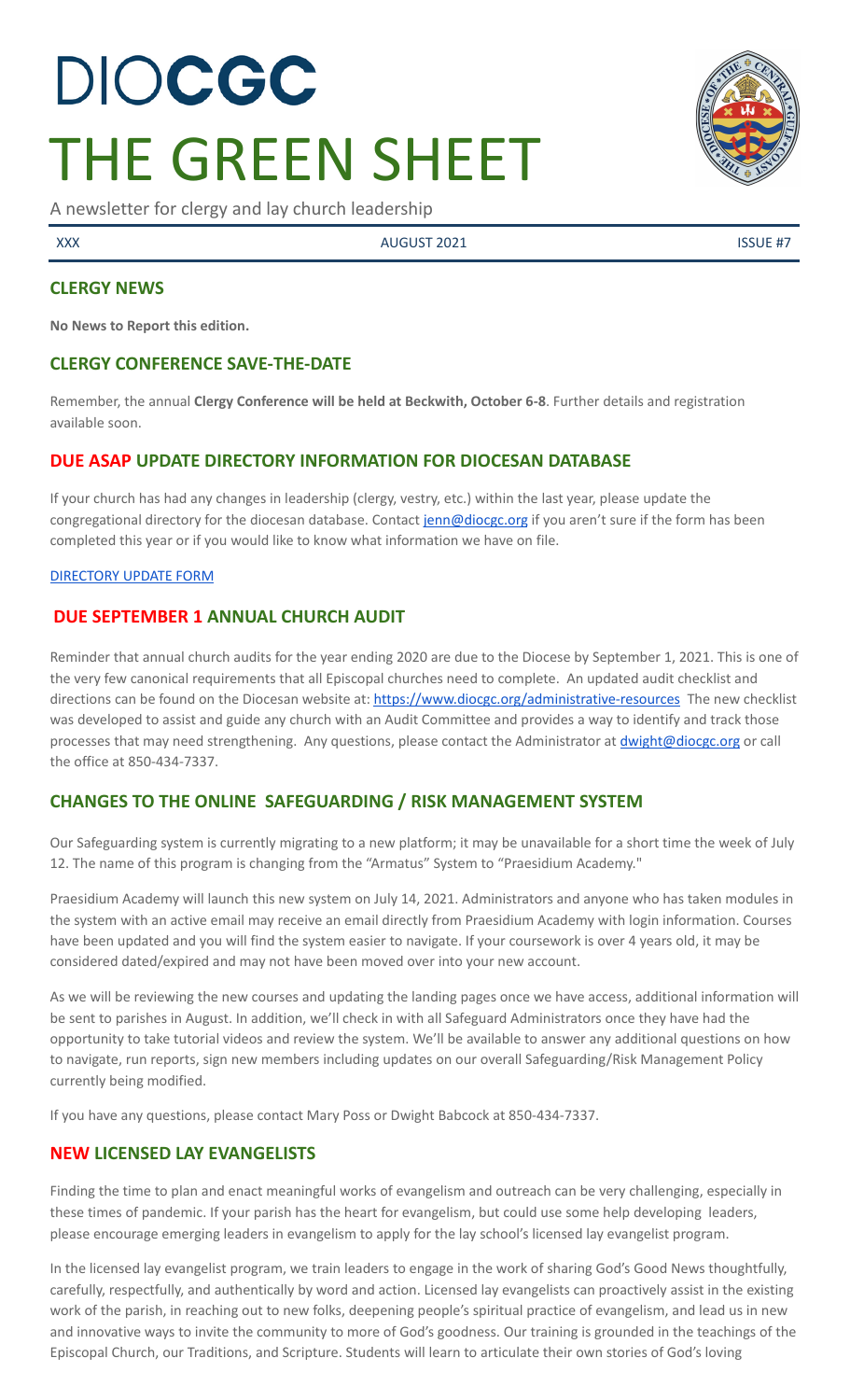presence in their lives and to learn to seek it in the lives of others. Students will also be tasked with designing ways to challenge us to move beyond our walls and nurture our parish's impulses of growth and creativity within the walls. Presently, we plan to offer classes in person and by Zoom accompanying homework and group projects.

If there is anyone in your parish who might be interested in this kind of learning and growth, please encourage them to consider this program. Those interested may also contact the dean of the lay school, The Rev. Joy Blaylock, or The Rev. Lydia Knizley Johnson, Missioner for Evangelism and Development. Applications may be found here: [https://2f23db9c-81c0-437f-88c1-0d3b99fdb03d.filesusr.com/ugd/4525a9\\_c638a5bc5437499fa17470a5f5942d39.pdf](https://2f23db9c-81c0-437f-88c1-0d3b99fdb03d.filesusr.com/ugd/4525a9_c638a5bc5437499fa17470a5f5942d39.pdf)

The Rev. Dr. Joy Blaylock- Joy Blaylock@diocgc.org

The Rev. Lydia Knizley Johnson - 251-377-7809; [Lydia@diocgc.org](mailto:Lydia@diocgc.org)

# **FOR YOUTH LEADERS - GREENHOUSE SESSIONS: CULTIVATING REGROWTH OF OUR YOUTH GROUPS -** *PLEASE SHARE WITH YOUR YOUTH LEADERS*

#### *Tuesdays: August 10, and August 24*

Gather online with youth leaders from across the Diocese to talk about how your ministry is preparing for the upcoming year. Through a series of guided discussions with the DioCGC Youth Ministry Leadership Team, we will help churches of all sizes consider how their youth ministry will be renewed in the post-pandemic environment. We will cover these topics: planning, communication, recruiting, music, and worship!

Two session times offered:

- Sign-up here for day [sessions](https://us02web.zoom.us/meeting/register/tZMsduiuqjIqHdXCKVTUHhq_Dszwpi5TKEjG), held at 12 p.m. CDT
- Sign-up here for evening [sessions](https://us02web.zoom.us/meeting/register/tZcqdOivpzwsGNKKON5NlRCJeFpgx3HnNqIF), held at 7:30 p.m. CDT
- Or do a combination of day and evening sessions whatever fits your schedule!

# **2021 LOGIN CREDENTIALS FOR TENS STEWARDSHIP MATERIALS**

#### *2021 Password: James1:17 (Note: a username is no longer required.)*

We are a diocesan member of TENS, The Episcopal Network for [Stewardship.](http://r20.rs6.net/tn.jsp?f=0012pqt_t4bfTKnRF8Xmufb-M4Ry8JkNpVzuf-DfMr466n2fJlrEabEgWXavWDn2Hx3i5ph5cMsQu0KkvBM2IIao7IcazXgBLtGdZrXLuo4poO7i2eq_EiuExGDSC-wd1a3AjKcDRDPj18=&c=9_JBIUfw9Y9WIzA02dVBmW_Dc5eF3SbOEA5-vLB-MbLj0nQWfaMvNg==&ch=bNQQUmRhILUjCbu1RkHCQ0rqqsD1-RBYprcIQ3NuhLlaKPcsXS1TyQ==) With our membership comes the ability for all of our churches to use the materials advertised by TENS. They include all the printable materials and resources for an eight-week giving campaign. This year's materials combined with the ZOOM workshops in July and August will help you and your congregation navigate these new times, using technical and pastoral best practices. Please download the tools through the members portal and invite your stewardship teams to sign up for workshops.

The login credentials change each year for members. Website: <https://www.tens.org/resources/member-resources/>

# **INSURANCE UPDATES**

- CPG has the 2021 Clergy Tax Return Preparation Guide for 2020 Returns available on website or linked here: [https://www.cpg.org/globalassets/documents/publications/tax-2021-clergy-tax-return-preparation-guide-for-20](https://www.cpg.org/globalassets/documents/publications/tax-2021-clergy-tax-return-preparation-guide-for-2020-tax-returns.pdf) [20-tax-returns.pdf](https://www.cpg.org/globalassets/documents/publications/tax-2021-clergy-tax-return-preparation-guide-for-2020-tax-returns.pdf) . In addition the 2021 Federal Reporting Requirements for Episcopal Churches is also available on the website or linked here: [https://www.cpg.org/globalassets/documents/publications/tax-2021-federal-reporting-requirements-for-episcop](https://www.cpg.org/globalassets/documents/publications/tax-2021-federal-reporting-requirements-for-episcopal-churches.pdf) [al-churches.pdf](https://www.cpg.org/globalassets/documents/publications/tax-2021-federal-reporting-requirements-for-episcopal-churches.pdf)
- Please visit our website for additional insurance info:
	- <https://www.diocgc.org/congregational-resources>
	- Risk Management & Insurance Basics for Religious Organizations [\(recommended\)](https://2f23db9c-81c0-437f-88c1-0d3b99fdb03d.filesusr.com/ugd/ca270f_0fc945a39bad470191c4075c97602c08.pdf)
	- Safety and Insurance Handbook for Churches [\(recommended\)](https://2f23db9c-81c0-437f-88c1-0d3b99fdb03d.filesusr.com/ugd/4525a9_6b89020a60b040f49e2f7feb44b56873.pdf)

#### **REMINDERS:**

As noted earlier, your annual church financial audit is due to the diocesan office by September 1 (per Canons). We fully understand if you are delayed due to COVID closure/distancing difficulties. We ask that you notify Kim or Dwight to provide a status of when you plan to complete your audit. Thank you to those churches that have completed your audit or checked in with us!

# **UPDATES CONGREGATIONS IN TRANSITION (as of 8/1/2021)**

Andalusia, St. Mary's **Interim in place** Interim in place

Eufaula, St. James **Interim in place**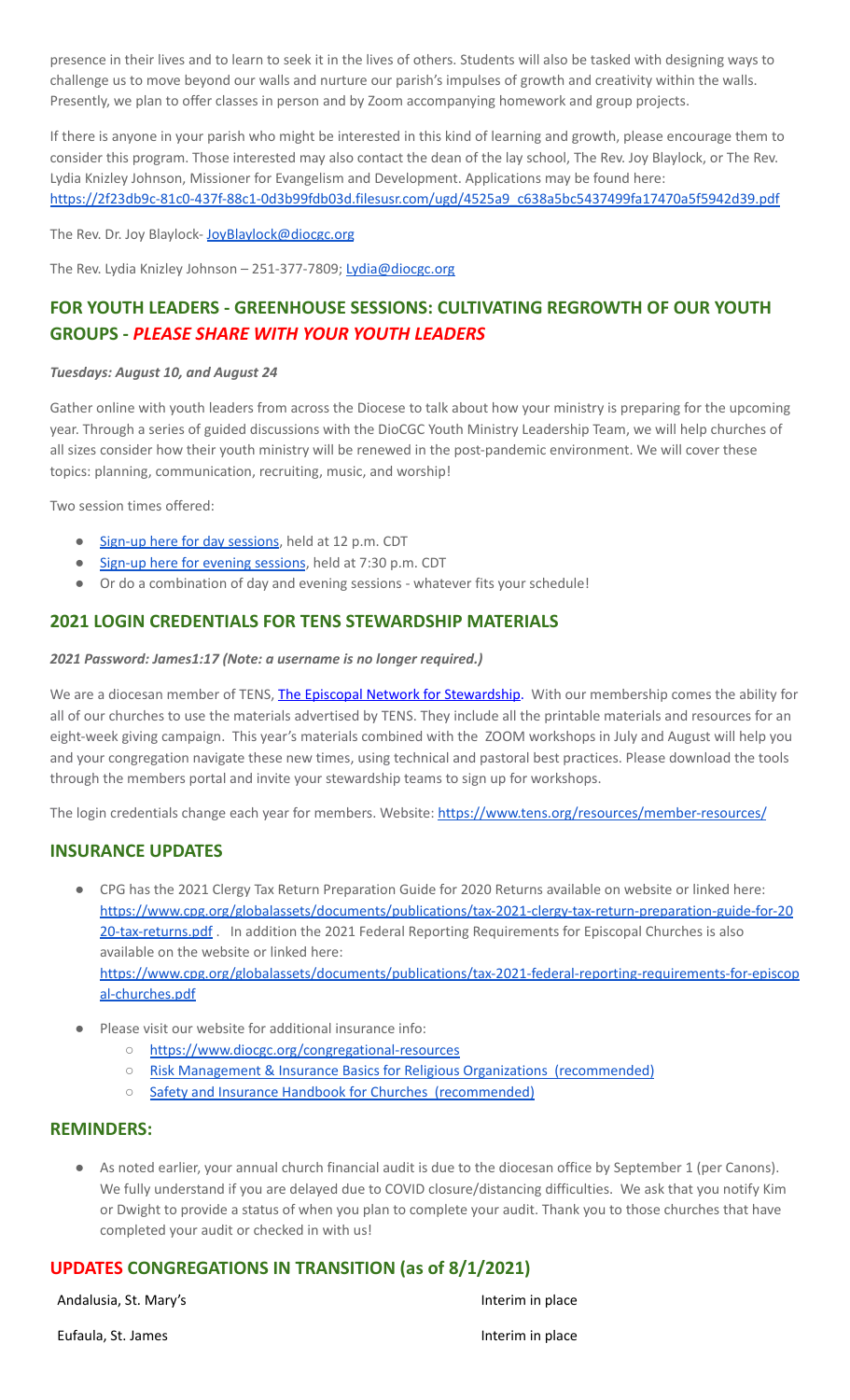| Foley, St. Paul's                   | Call made and accepted |
|-------------------------------------|------------------------|
| Gulf Breeze, St. Francis            | Vacancy announced      |
| Magnolia Springs, St. Paul's Chapel | Vacancy announced      |
| Milton, St. Mary's                  | Interim in place       |
| Niceville, St. Jude's               | Interim in place       |
|                                     |                        |

Panama City Beach, Episcopal Churches of (Grace and St. Thomas) Interviewing candidate

For information, please contact:

The Rev. Massey Gentry, Canon to the Ordinary, at [mgfairhope@gmail.com](mailto:mgfairhope@gmail.com) or (251) 459-4169. **Please do not contact the openings directly.**

### **PIANO AVAILABLE**

Free Wurlitzer Standup Piano, 56x24x37 (L/W/H). See [photo.](https://drive.google.com/file/d/1YUZOh-QyJGuxpz9CgWe-sKntRWtjqfBe/view?usp=sharing) Destin/Fort Walton Area. Owner is moving from the area in August. Contact Chaplain Mark Juchter at [mark@juchter.com.](mailto:mark@juchter.com)

#### **JOB POSTINGS** Submit a job [posting](https://www.emailmeform.com/builder/form/0cZqC653GdH24p01aWQDfUh)

No postings

#### **LEARN - PRAY - ACT RESOURCES**

As a recommitment to our work of Becoming Beloved Community, the Commission on Racial Justice & Reconciliation gathered resources for us to do this work. You can find the resources at [www.diocgc.org/learn-pray-act.](http://www.diocgcorg/learn-pray-act)

#### **MUSIC LICENSING**

If your church offers music during services, it is important to follow all copyright guidelines, which include maintaining a license to perform, broadcast, or print copyrighted music. Review your church's licensing agreements, and be sure to add the streaming option if you are broadcasting services online. Recommended licensing companies include One [License](https://onelicense.net/), Christian Copyright Licensing [International\(](https://us.ccli.com/)CCLI), Christian [Copyright](https://christiancopyrightsolutions.com/) Solutions.

#### **CYCLES OF PRAYER FOR DIOCESE AND PRISON MINISTRY**

Congregations are asked to include both our Diocesan Cycle of Prayer and our Prison Ministry Cycle of Prayer in their Prayers of the People, newsletters, and/or bulletins. Both are available at [www.diocgc.org/cycle-of-prayer](http://www.diocgc.org/cycle-of-prayer).

# **BOOKMARK THE DIOCESAN CALENDAR**

Stay up-to-date on diocesan events by bookmarking our calendar: [https://www.diocgc.org/calendar-of-events.](https://www.diocgc.org/calendar-of-events)

### **COMMUNICATIONS QUICK LINKS**

| Submit an article for publication | Submit a church/community event | Submit a job posting |
|-----------------------------------|---------------------------------|----------------------|
|-----------------------------------|---------------------------------|----------------------|

#### **UPCOMING DIOCESAN EVENTS**

| <b>WHAT</b>                                             | <b>WHEN</b>   | <b>WHERE</b>                     |
|---------------------------------------------------------|---------------|----------------------------------|
| <b>Standing Committee Meeting</b>                       | Aug 10        | Duvall Center & Zoom             |
| Greenhouse Session for Youth Leaders                    | <b>Aug 10</b> | Zoom<br><b>Register here</b>     |
| Jonathan Myrick Daniels Virtual Event                   | Aug 14        | Online at<br>www.dioala.org      |
| Greenhouse Session for Youth Leaders                    | Aug 24        | Zoom<br><b>Register here</b>     |
| YOUTH EVENT DioCGC Youth Musicians Leadership<br>Summit | Aug 27-29     | <b>Beckwith</b><br>Register here |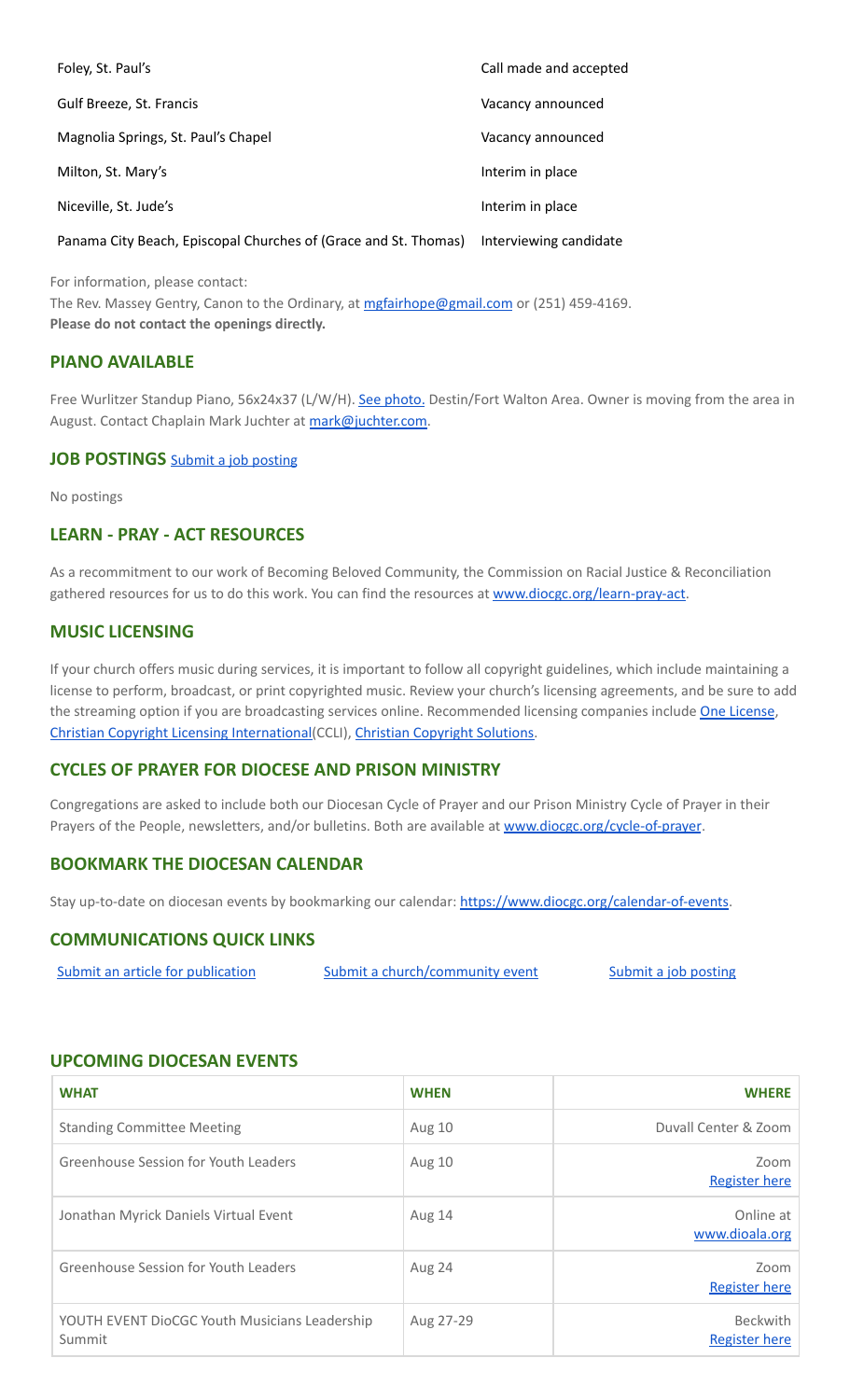| YOUTH EVENT Worship on the Water                                | Aug 29    | <b>Beckwith</b><br><b>Register here</b>    |
|-----------------------------------------------------------------|-----------|--------------------------------------------|
| Diocesan Office Closed for Labor Day                            | Sep 6     | Duvall Center Closed                       |
| CANCELLED - Men's Conference                                    | Sep 17-19 | Cancelled                                  |
| Racial Justice & Reconciliation Sacred Conversation<br>Workshop | Sep 18    | All Saints, Mobile<br><b>Register here</b> |
| <b>BayLights</b>                                                | Sep 24-26 | <b>Beckwith</b>                            |

# **BISHOP RUSSELL'S SCHEDULE**

| <b>WHAT</b>                                   | <b>WHEN</b> | <b>WHERE</b>                   |
|-----------------------------------------------|-------------|--------------------------------|
| Lambeth Bishops' mtg                          | Aug 3       | <b>ZOOM</b>                    |
| Visitation                                    | Aug 8 am    | Epiphany, Enterprise           |
| Visitation                                    | Aug 8 pm    | St. Michael's, Ozark           |
| <b>Standing Committee mtg</b>                 | Aug 10      | Duvall Center & ZOOM           |
| Clergy in New Positions Orientation           | Aug 12      | <b>Duvall Center</b>           |
| Jonathan Myrick Daniels Pilgrimage            | Aug 14      | Virtual Pilgrimage             |
| Visitation                                    | Aug 15      | St. Mary's, Coden              |
| Commission on Ministry/Standing Committee mtg | Aug 21      | St. Cyprian's, Pensacola       |
| Visitation                                    | Aug 22      | St. John's, Mobile             |
| Memorial Service [Deacon Ann Johnson]         | Aug 28      | St. Mary's, Milton             |
| Visitation                                    | Aug 29      | St. Agatha's, DeFuniak Springs |
| Visitation                                    | Sep 5       | Epiphany, Crestview            |
| Office Closed                                 | Sep 6       | Labor Day                      |
| Lambeth Bishops' mtg                          | Sep 7       | <b>ZOOM</b>                    |
| Commission on Ministry Nominee Orientation    | Sep 11      | TBA - in Pensacola             |
| Visitation                                    | Sep 12      | St. Cyprian's, Pensacola       |
| Sewanee Trustees mtg                          | Sep 15      | <b>ZOOM</b>                    |